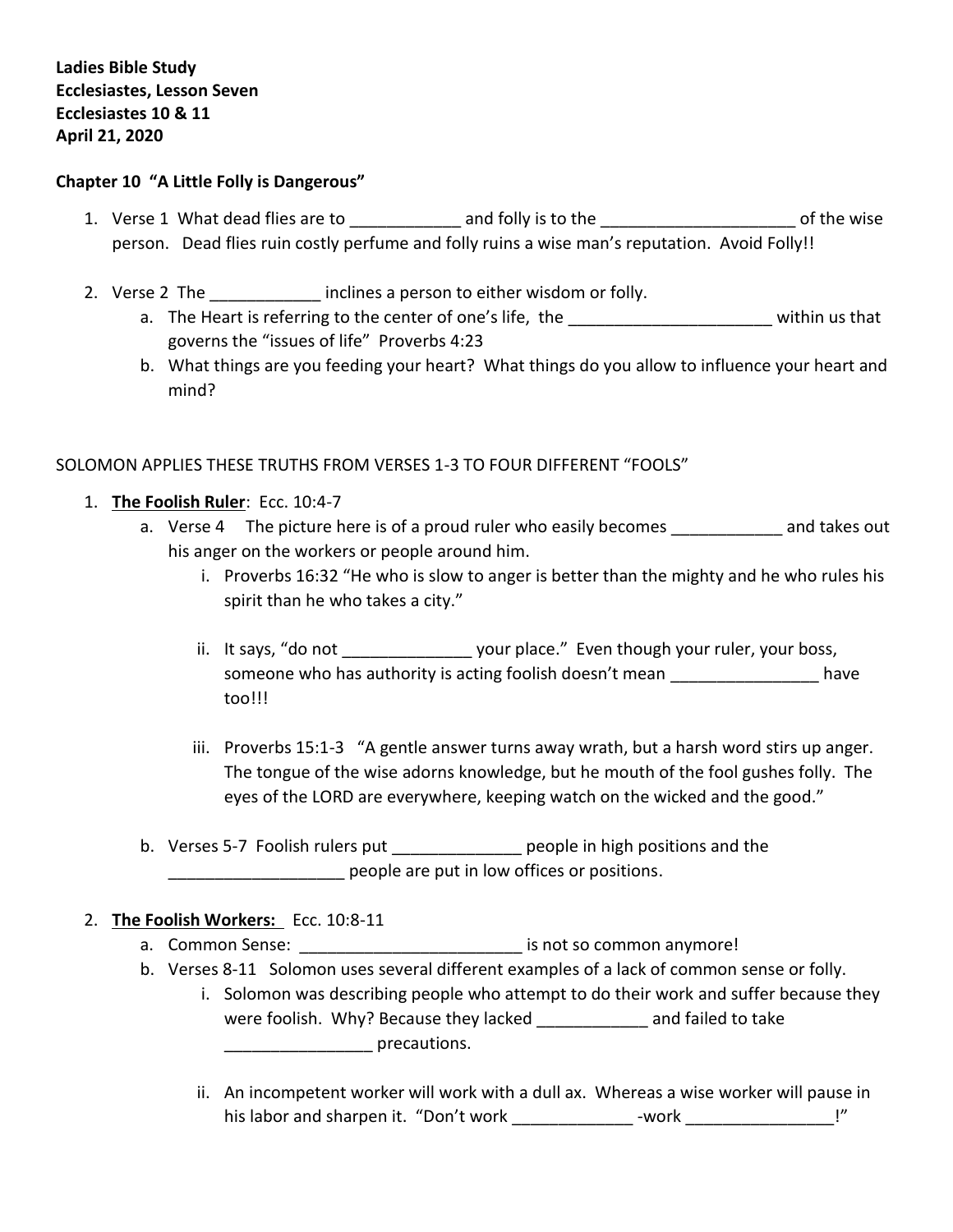- iii. When have you been overconfident and rushed into a project or goal without asking is this what God would have me to do?
- iv. "It's not what I \_\_\_\_\_\_\_\_\_\_\_\_\_\_\_ I should do. It's not what I think I \_\_\_\_\_\_\_\_\_\_\_\_\_\_ to do. But what does God have for me to do?
- v. James 1:5 says, "That if any of you lacks wisdom, he should ask God, who gives generously to all without finding fault, and it will be given to you."

## 3. **The Foolish Talkers:** Ecc 10:12-15

- a. Our words reveal our entity on the heart will come out through our cannot be the computation of the heart will come out through our cannot be the computation.
- b. Verse 12 Words of the wise are  $\qquad \qquad$ .
- c. Verse 13 & 14a Foolish talkers love to hear \_\_\_\_\_\_\_\_\_\_\_\_\_\_\_\_\_\_\_\_\_\_\_\_\_\_ talk.
	- i. Proverbs 10:19-21 "The more you talk, the more likely you are to sin. If you are wise, you will keep quiet. A good person's words are like pure silver; but the heart of the wicked, their ideas are worthless. A good person's words will benefit many people, but fools die for lack of sense."
- d. Verse 14b Foolish people talk about the \_\_\_\_\_\_\_\_\_\_\_\_\_\_\_\_\_\_\_ as though they either know all about it or are in the second of what will happen.
	- i. Proverbs 27:1 "Do not boast about tomorrow, for you do not know what a day may bring forth."

#### 4. **The Foolish Officers:** Ecc. 10:16-20

- a. Verses 16 & 17 If the king is \_\_\_\_\_\_\_\_\_\_\_\_\_\_\_\_\_\_\_\_\_, the people he gathers around him will reflect that immaturity and take advantage of it.
	- i. It matters who you surround yourself with. "Bad company corrupts morals."
- b. Verse 18 Immature people \_\_\_\_\_\_\_\_\_\_ the privileges and \_\_\_\_\_\_\_\_\_\_\_\_ the responsibilities, while mature people see the responsibilities as privileges and use them to help others.
- c. Verse 19 This verse declares the personal philosophy of the foolish officers: Eat you can, enjoy example you can, and get the you can. They are totally indifferent to the responsibilities of their office or the needs of the people.
- d. Verse 20 "A little bundle told me"
	- i. Even if we can't respect the person in the office or in charge, we must respect the office. (Romans 13:1-7)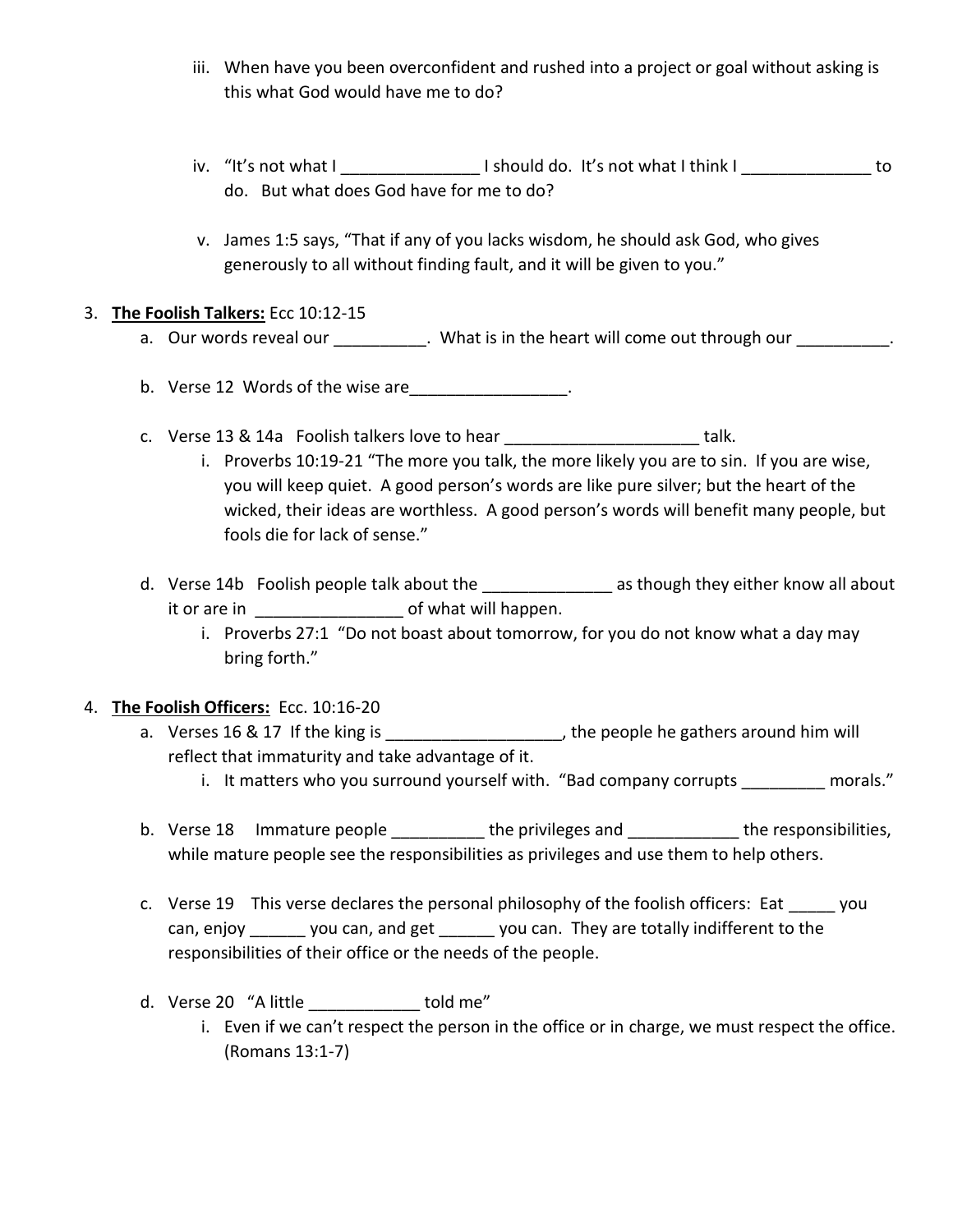# **Chapter 11**

## 1. **Life is an adventure: live by faith**

- a. Verses 1-6 Solomon used 2 activities to illustrate his point that life is an and that we must live by
	- i. If the merchant and the farmer waited until the circumstances were  $\qquad \qquad$ , they would never get anything **the life has a certain amount of risk to it**, and that's where **where** comes in.
	- ii. "For you do not know" (vv. 2,5,6) We do not know the future, but we must not allow our ignorance to make us entitled that we become either careless or paralyzed. Just the opposite, not knowing the future should make us more **Theore in** in what we plan and what we do.
- b. Verse 4 "Don't sit around waiting for The Scircumstances. If you are looking for an excuse for doing nothing, you will always find one.
- c. Verse 5 Just as nobody knows the "\_\_\_\_\_\_\_\_\_\_\_\_\_\_\_\_\_\_\_\_\_\_" or how a baby is formed in the mother's womb, so nobody knows the end of God in His creation. God has a time and a purpose for everything, and we must live by faith in His \_\_\_\_\_\_\_\_\_\_\_\_. Therefore, use each day wisely.

## **2. Life is a gift: enjoy it**

- a. Solomon has told us \_\_\_\_\_\_\_\_\_ times in this book to accept life as a gift and learn to enjoy all that God shares with us. (2:24, 3:12-15,22; 5:18-20; 8:15; 9:7-10)
- b. Verses 7-9 What a **Lack is to look forward to each new day and** it as a fresh gift from God.
- c. Verse 8 Remember the days of \_\_\_\_\_\_\_\_\_\_\_\_\_\_; for they shall be many.
- d. Verse 9 "Follow the ways of your \_\_\_\_\_\_\_\_\_\_\_\_\_\_." This is not a permission slip to sow your wild will while you are young. God will bring all this into will bring all this into
	- i. Rather it is a reminder to enjoy the special pleasures that belong to being  $\blacksquare$
- e. Verse 10 We must put away example from your the same cast off the of your body.
	- i. 1 Peter 5:7 "Cast all your anxiety on Him because He cares for you."
	- ii. Philippians 4:6-7 "Do not be anxious about anything, but in everything by prayer and supplication with thanksgiving let your requests be made known to God."
	- iii. Matthew 6:25-27;34 <sup>25</sup> "Therefore I tell you, do not worry about your life, what you will eat or drink; or about your body, what you will wear. Is not life more than food, and the body more than clothes? **<sup>26</sup>** Look at the birds of the air; they do not sow or reap or store away in barns, and yet your heavenly Father feeds them. Are you not much more valuable than they? **<sup>27</sup>** Can any one of you by worrying add a single hour to your life?

**<sup>34</sup>** Therefore do not worry about tomorrow, for tomorrow will worry about itself. Each day has enough trouble of its own.